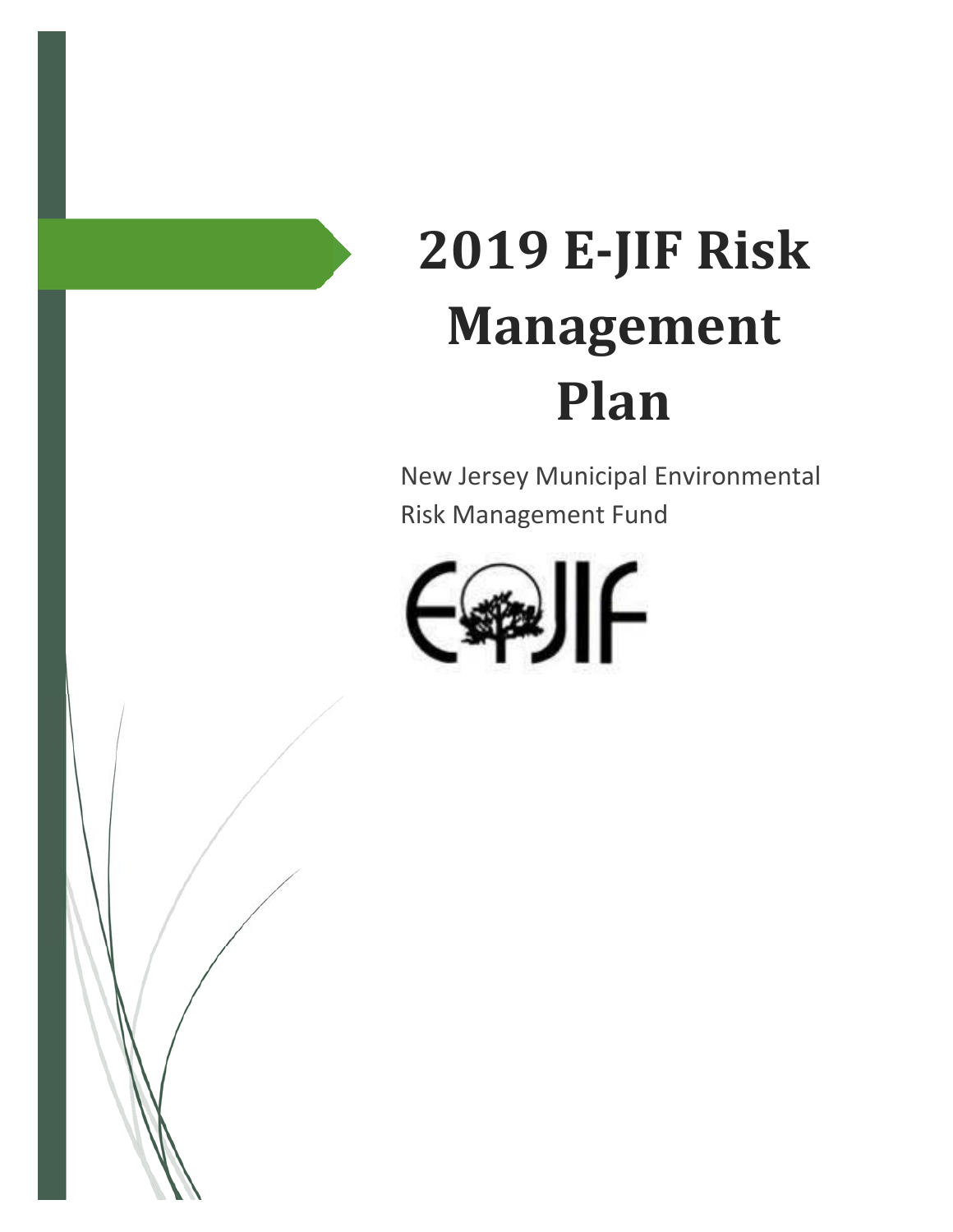# **Table of Contents**

| 1. |    |                                                                                   |
|----|----|-----------------------------------------------------------------------------------|
|    |    |                                                                                   |
|    | 1. |                                                                                   |
|    | 2. |                                                                                   |
|    | 3. |                                                                                   |
|    | 4. | Exclusions: (Partial Listing - REFER TO POLICY FOR COMPLETE LIST OF EXCLUSIONS) 4 |
|    | 5. |                                                                                   |
|    |    |                                                                                   |
|    | 1. |                                                                                   |
|    | 2. |                                                                                   |
|    |    |                                                                                   |
|    | 1. |                                                                                   |
|    | 2. |                                                                                   |
|    | 3. |                                                                                   |
|    |    |                                                                                   |
|    | 1. |                                                                                   |
|    | 2. |                                                                                   |
|    | 3. |                                                                                   |
|    | 4. |                                                                                   |
|    | 5. |                                                                                   |
|    |    |                                                                                   |
|    |    | V. STORAGE TANK SYSTEMS COVERAGE (STANDALONE POLICY FORM)  8                      |
|    | 1. |                                                                                   |
|    | 2. |                                                                                   |
|    | 3. |                                                                                   |
|    | 4. |                                                                                   |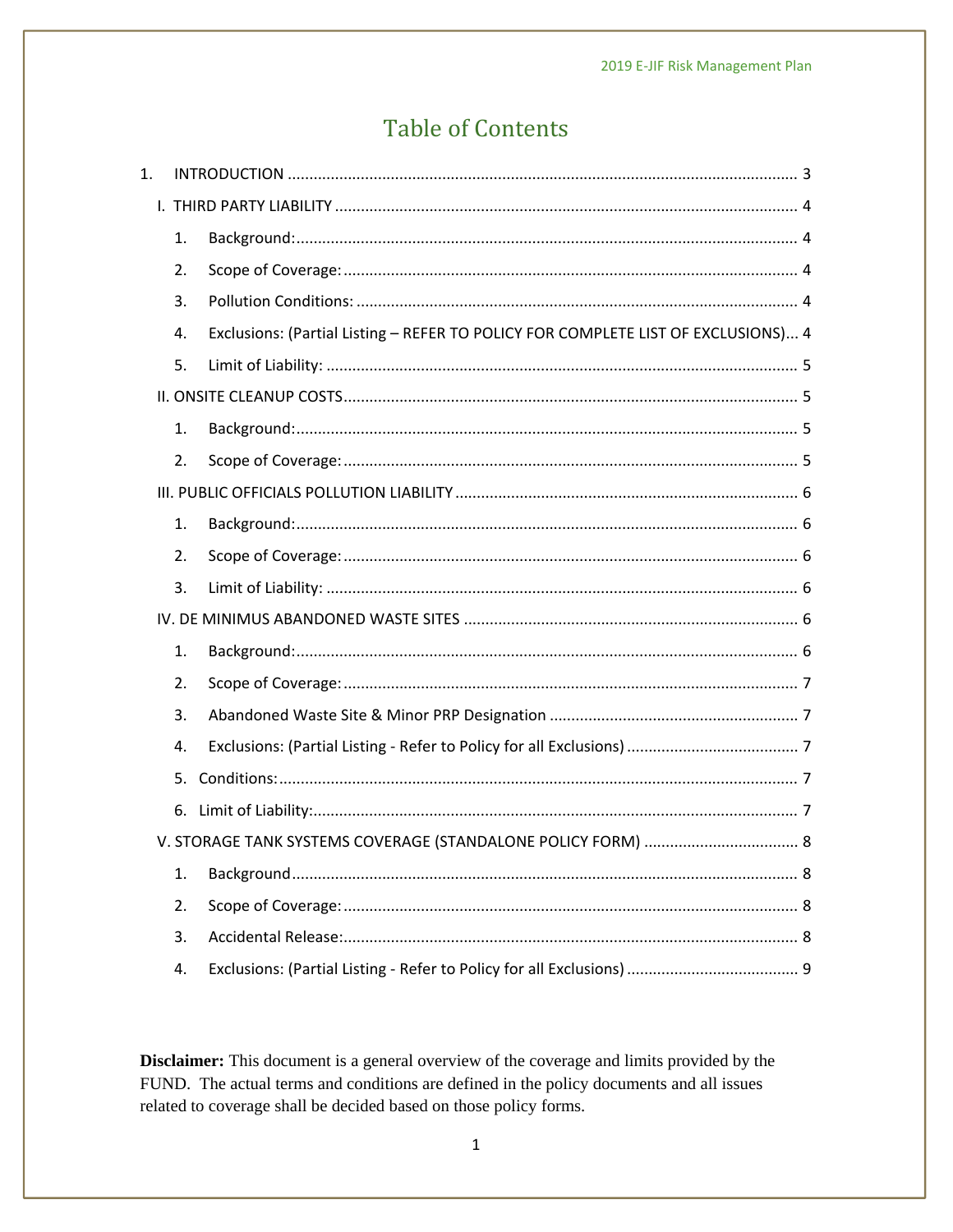|    | 5.                                                           |  |
|----|--------------------------------------------------------------|--|
| 2. | E-JIF UNDERGROUND STORAGE TANK GRANT REMEDIATION PROGRAM  10 |  |
| 3. |                                                              |  |
| 4. |                                                              |  |
| 5. |                                                              |  |
|    |                                                              |  |
|    |                                                              |  |
|    |                                                              |  |
|    |                                                              |  |
|    |                                                              |  |
|    |                                                              |  |
| 6. |                                                              |  |
|    |                                                              |  |
|    |                                                              |  |
|    |                                                              |  |
|    |                                                              |  |
|    |                                                              |  |
|    |                                                              |  |
|    |                                                              |  |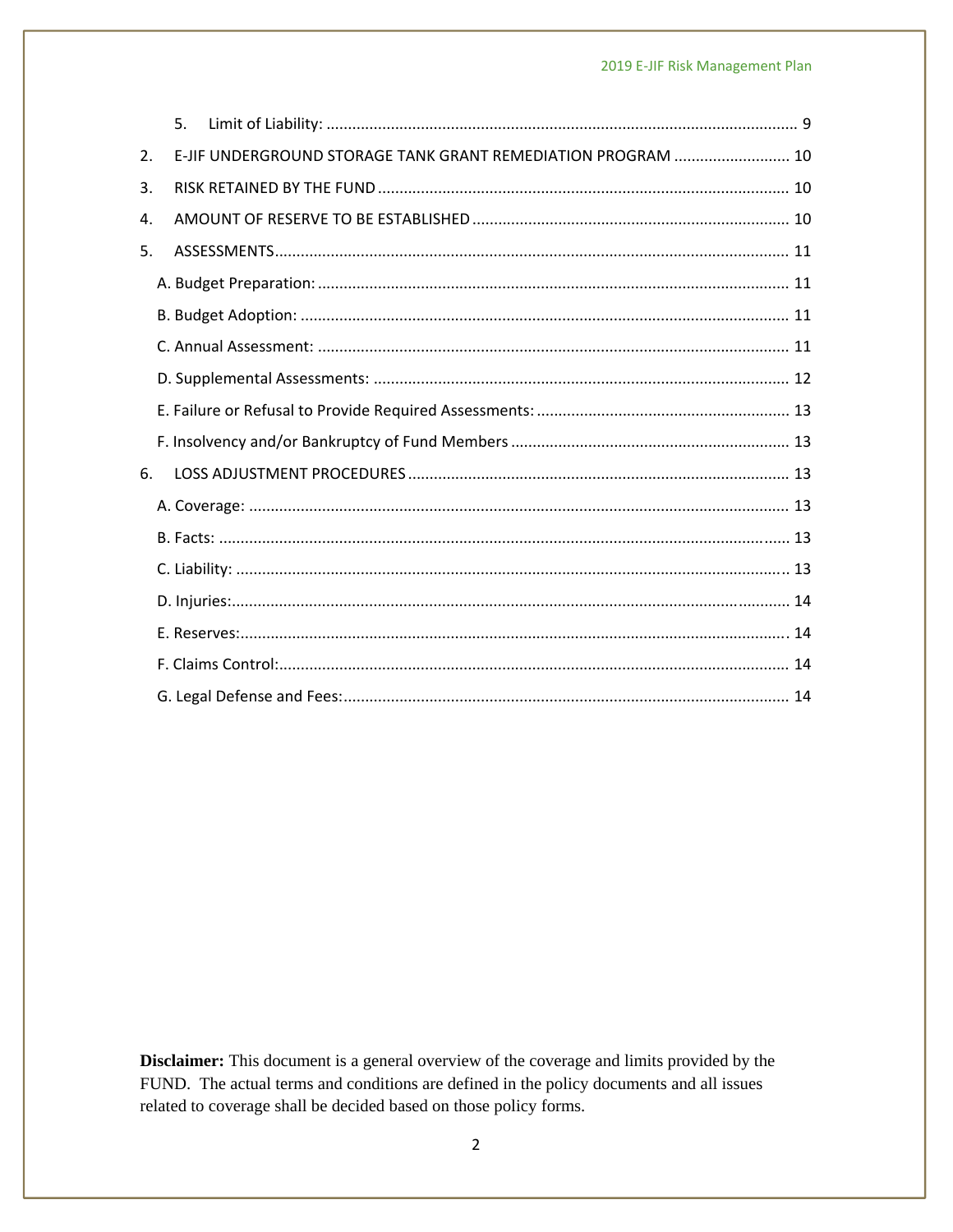## **1. INTRODUCTION**

In 1984, the commercial insurance marketplace excluded all environmental risk from general liability insurance policies underwritten for public entities and other local units, and for many years subsequent, there had been no coverage available for these exposures. As a result of the liability insurance crisis beginning the following year, New Jersey Public entities developed joint insurance funds and in 1988 formed the Municipal Excess Liability Joint Insurance Fund (MEL) to provide excess casualty coverage for the newly created pools. At that time, the pools were not large enough to address the environmental liability issue and environmental coverage remained a void. However, by 1991, the MEL had grown to over 200 communities and adopted a long-range plan that proposed the establishment of a specialized pool to provide environmental coverage. A study committee was formed in 1992 and enabling legislation was signed into law in October 1993.

The New Jersey Municipal Environmental Risk Management Fund, hereinafter referred to as the "FUND" was established by property/casualty joint insurance funds which seek to provide their member public entities and utility authorities with environmental coverage in five (5) areas:

- I. Third Party Liability
- II. On-Site Clean-up Costs
- III. Public Officials Pollution Liability
- IV. De Minimus Abandoned Waste Sites
- V. Storage Tank Systems

One of the primary objectives of the FUND is the containment of costs through sound environmental control practices, as well as effectively administered claims adjustment practices. To achieve these objectives, the FUND has engaged environmental engineering companies to work closely with member public entities in the establishment of an effective loss control program. The FUND has also arranged with an experienced claims-servicing company and a panel of environmental defense attorneys to provide claims adjustment services. It is the goal of the FUND to expand the range of coverage and services based on experience and evolving needs of member local units.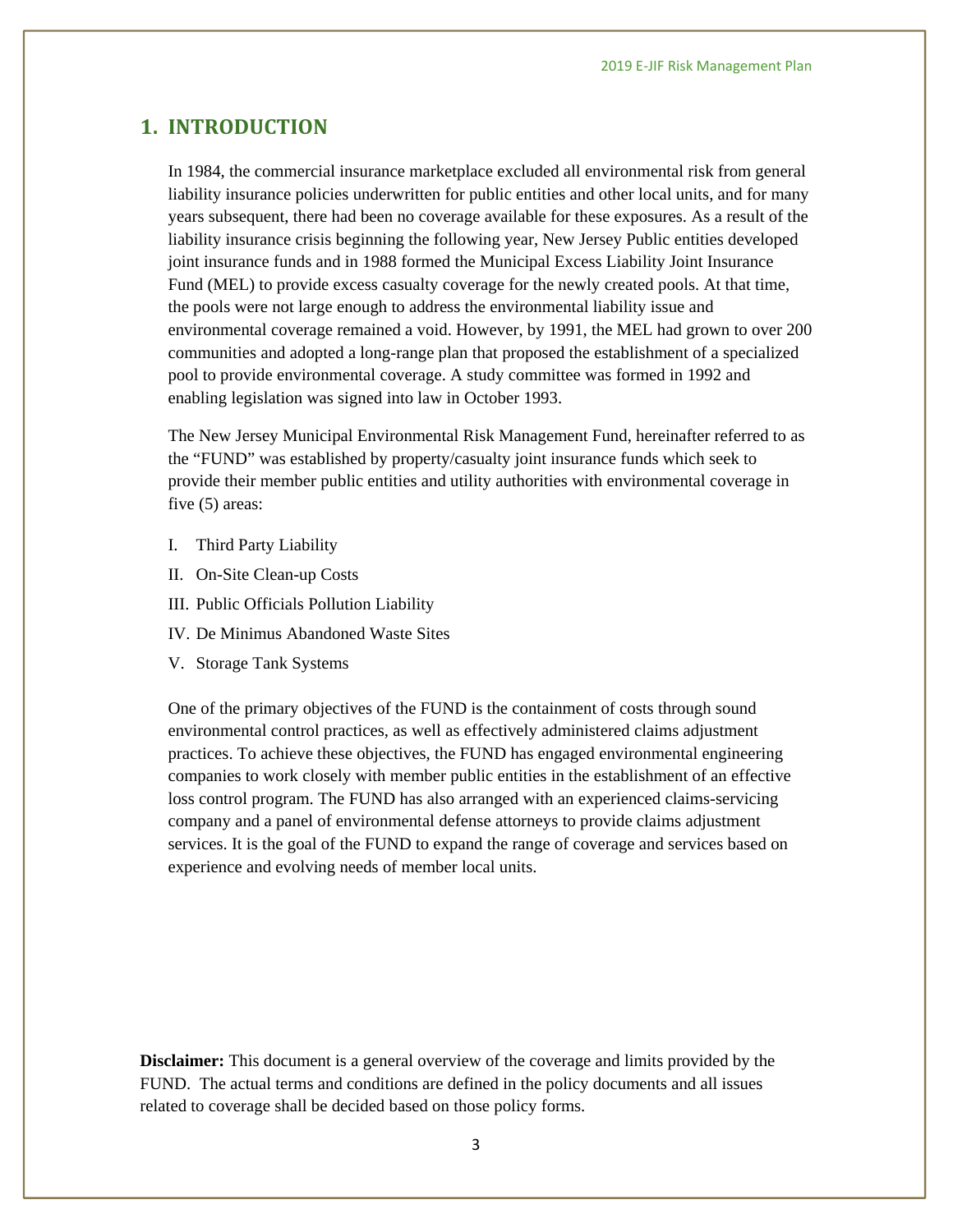## I. THIRD PARTY LIABILITY

#### 1. Background:

The activities of public entities may result in an actual or alleged pollution conditions which causes bodily injury or damage to property of others. The extent of the coverage under THIRD PARTY LIABILITY is to provide protection to the local unit for claims triggered by pollution conditions for which the local unit is alleged to be responsible.

#### 2. Scope of Coverage:

To pay on behalf of the Local Unit losses due to liability for bodily injury and/or property damage caused by pollution conditions emanating from a covered location or arising from covered operations. Legal defense shall be included subject to the aggregate defense costs limits.

#### 3. Pollution Conditions:

The FUND intends to cover, under THIRD PARTY LIABILITY, the discharge, dispersal, release, escape, migration or seepage of any solid, liquid, gaseous or thermal irritant, contaminant or pollutant, including smoke, soot, vapors, fumes, acids, alkalis, chemicals, hazardous substances, materials or waste materials, on, in, into, or upon land and structures thereupon, the atmosphere, surface water, or groundwater. Waste materials include materials to be recycled, reconditioned or reclaimed.

## 4. Exclusions: (Partial Listing – REFER TO POLICY FOR COMPLETE LIST OF EXCLUSIONS)

The FUND will not pay nor defend any loss from pollution conditions caused by, due, based upon, arising out of or directly related to any one or more of the following:

- a) Pollution conditions that existed prior to the inception date of this policy
- b) Injunctive or non-monetary relief
- c) Lead
- d) Asbestos
- e) Workers Compensation, unemployment compensation or disability benefits
- f) Employment Practices Liability
- g) Mold or fungi
- h) Contractual Liability, except where coverage would apply in absence of contract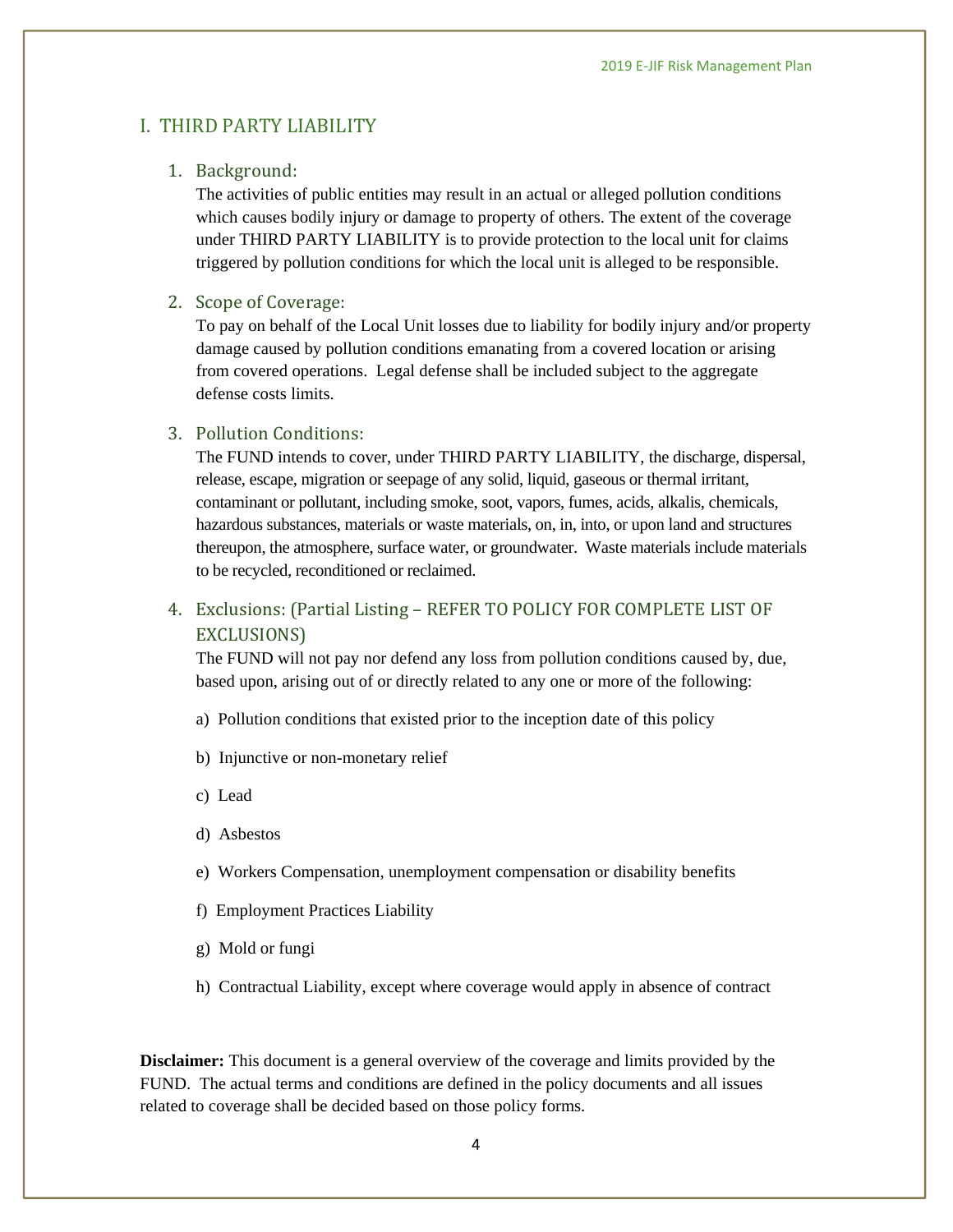- i) Acid rain
- j) Automobile (except transit sublimit), aircraft, watercraft
- k) Pollution conditions after location has been sold, leased, or abandoned
- l) Chlorine based products
- m) Airports (unless endorsed)
- n) Willful, deliberate non-compliance with regulation, statute, or other law
- 5. Limit of Liability:

\$1,000,000 per claim

\$1,000,000 annual aggregate

\$250,000 sub-limit Transportation coverage

\$250,000 sub-limit Cyber coverage

## II. ONSITE CLEANUP COSTS

1. Background: 

Public property is subject to being polluted by third parties such as an illegal toxic dumping in a park. The intent of the coverage, under ONSITE CLEANUP COSTS, is to provide protection to the public entity for the costs of remediation triggered by pollution conditions caused by an unrelated third party on any public lands of the local unit.

#### 2. Scope of Coverage:

Emergency Remediation of pollutants deposited by third parties:

\$ 50,000 per claim

\$ 100,000 annual aggregate

**Note**: Local unit will be required to make application to the NJ Spill Fund or other available funding sources for reimbursement. Reimbursement, if any, to be paid back to the FUND.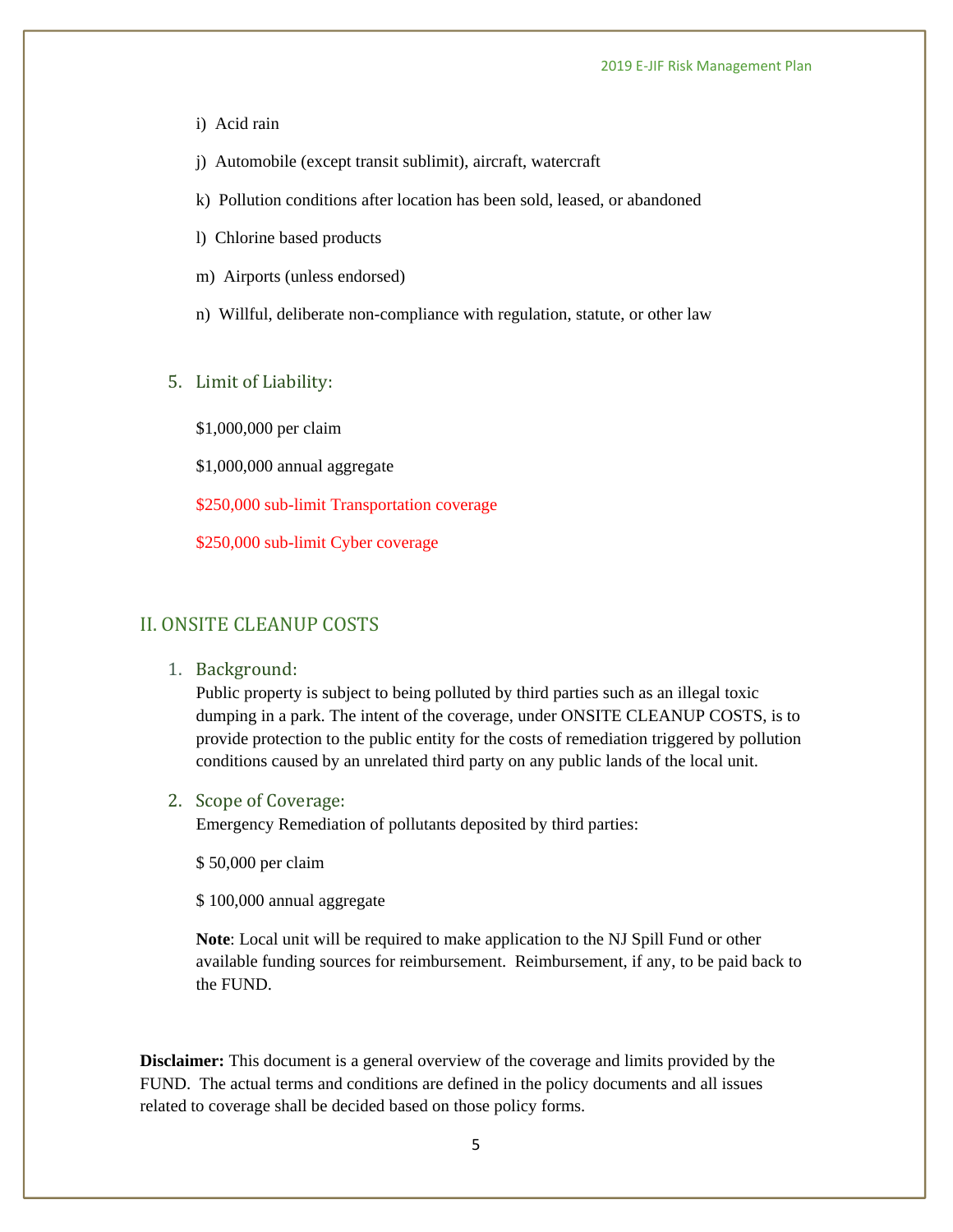#### III. PUBLIC OFFICIALS POLLUTION LIABILITY

#### 1. Background:

The acts or omission by public officials that may result in claims by third parties of bodily injury or property damage related to environmental conditions are excluded under conventional Public Officials Liability coverage. It is the intent of PUBLIC OFFICIALS POLLUTION LIABILITY to provide protection to the officials of the local unit for such claims.

#### 2. Scope of Coverage:

Pay on behalf of the local unit and its public officials that are legally obligated to pay as a result of pollution conditions caused by the wrongful acts of Public Officials. Legal defense shall be included subject to the aggregate defense costs limits

#### 3. Limit of Liability:

\$1,000,000 per claim

\$1,000,000 annual aggregate

## IV. DE MINIMUS ABANDONED WASTE SITES

1. Background: 

Public entities, through their various departments and refuse collection responsibilities, have in the past contributed waste to hazardous waste landfills. Through actions by the EPA and/or NJDEP, efforts are being made to remediate all hazardous waste sites and to assign associated costs to potentially responsible parties (PRPs) who likely contributed to the problem. In many cases it is unclear who was truly responsible for the hazardous waste that was sent. Public entities have been identified as general contributors with potentially "deep pockets" and therefore, under CERCLA guidelines of strict joint and several liability, could be forced to contribute a significant amount to the clean-up. Contributors who have not been specifically identified as major contributors, however, have often been in a position, particularly when mediated as a group, to negotiate an equitable settlement with the EPA, NJDEP and major PRP's to indemnify them from further liability. The intent of the FUND, under DE MINIMUS ABANDONED WASTE SITES, is to provide a means for insureds that are deemed minor contributors (De Minimus) to an abandoned waste site to negotiate reasonable settlements. To a significant extent, this is part of a defense strategy.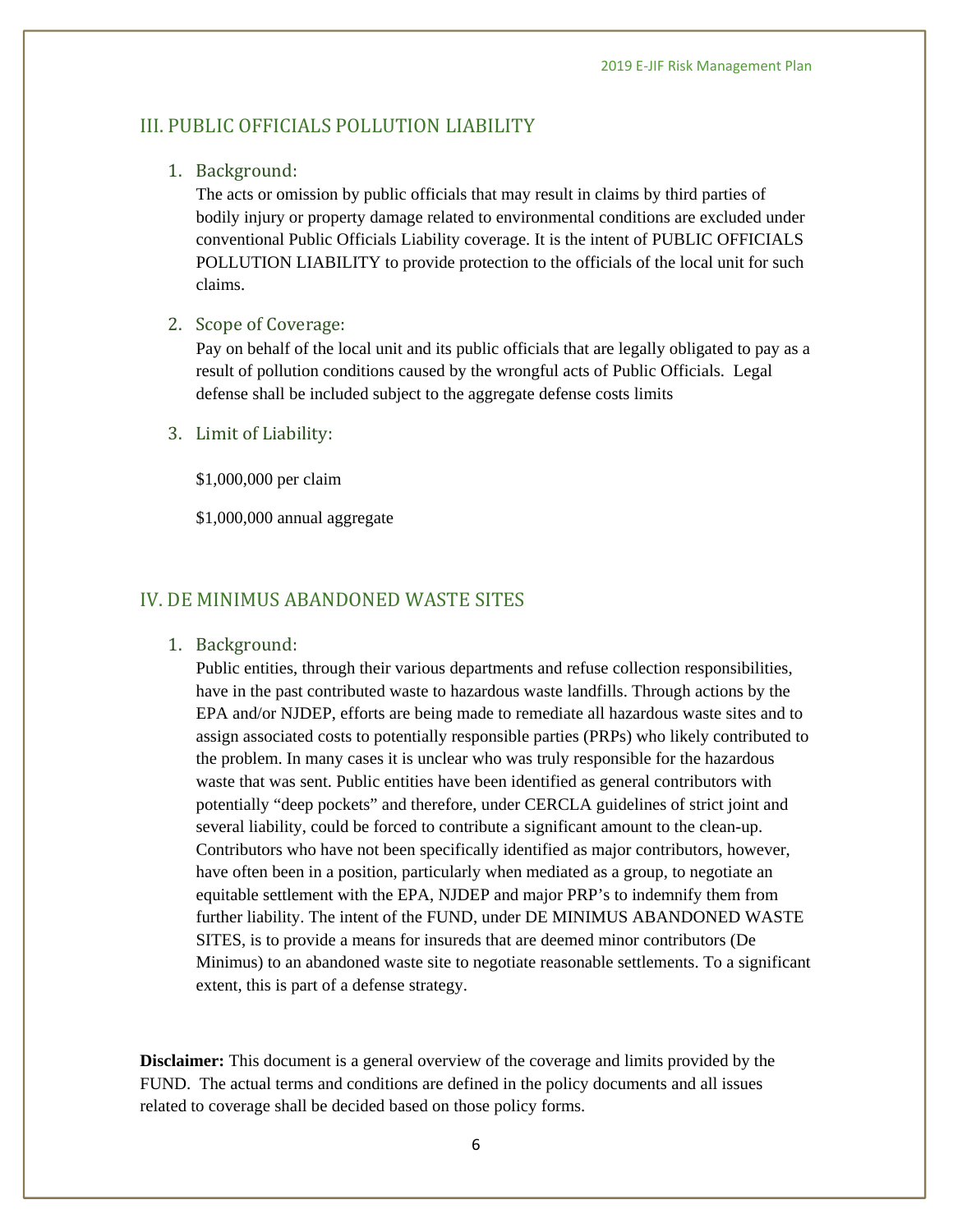#### 2. Scope of Coverage:

The FUND, under DE MINIMUS ABANDONED WASTE SITES, will pay on behalf of the insured(s) for the negotiated settlement amount, up to policy sub-limits, to fund remedial efforts and a settlement agreement that will indemnify the insured(s) from future liability at a Federal or State Abandoned Toxic Waste Site. Legal defense shall be included subject to the aggregate defense costs limits.

#### 3. Abandoned Waste Site & Minor PRP Designation

The FUND intends to cover only those events where the local unit is clearly identified as a de minimus (PRP) contributor of the specified hazardous waste at a Federal or State Abandoned Toxic Waste Site where the local unit was not aware, nor given actual or constructive notice that the pollution conditions existed prior to the inception date of coverage, nor that any elected or appointed official of the local unit knew or could have reasonably foreseen that such pollution conditions could have been expected to give rise to a claim.

#### 4. Exclusions: (Partial Listing - Refer to Policy for all Exclusions)

The FUND will neither pay nor defend any loss from an abandoned waste site buy-out agreement caused by, due to, based upon, arising out of or directly related to any one or more of the Exclusions listed under Section IV of the policy.

#### 5. Conditions:

- a) Legal services will be provided solely by the approved FUND attorney(s).
- b) The local unit must agree to participate in any group settlement proceedings deemed appropriate by the FUND attorney(s).
- c) The FUND must agree to the negotiated settlement.
- d) The local unit and the FUND must be indemnified from further liability at site as a result of payment.

#### 6. Limit of Liability:

\$50,000 per local unit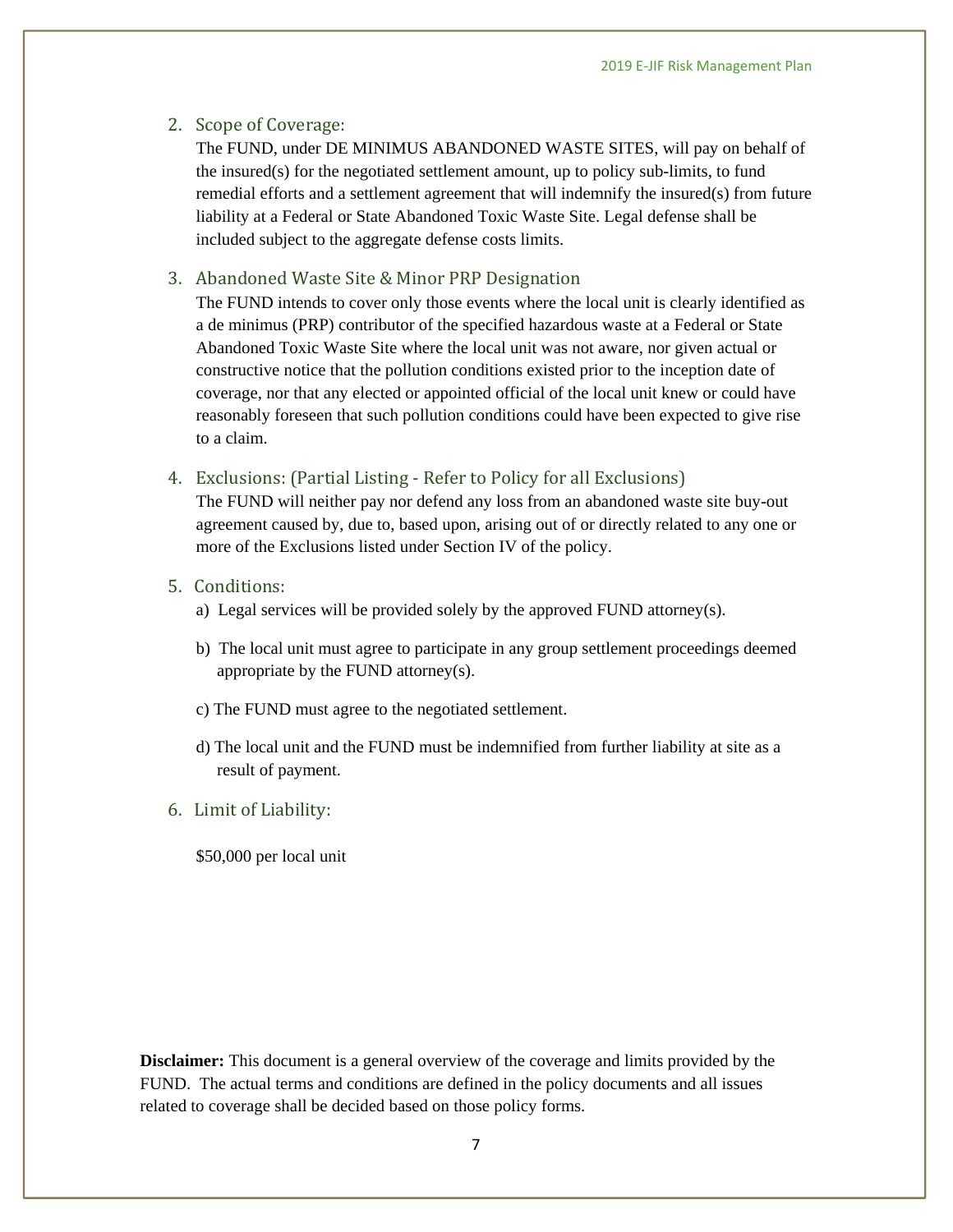#### V. STORAGE TANK SYSTEMS COVERAGE (STANDALONE POLICY FORM)

#### 1. Background

EPA and the NJDEP have existing regulations requiring tank owners to provide financial responsibility for the pollution exposure of underground storage tanks. The intent of the FUND, under STORAGE TANK SYSTEMS COVERAGE, is to fulfill the requirements as well as provide coverage for above ground storage tanks. The policy form itself is subject to EPA/NJDEP acceptance.

#### 2. Scope of Coverage:

The FUND will pay on behalf of the local unit, sums, which the local unit shall be legally obligated to pay as damages as a result of bodily injury or property damage, a cleanup caused by a release arising from the operation of an underground storage tank at any scheduled site. The claim must be first made against the local unit during the policy period and reported to the FUND during the policy period. Above ground storage tanks must comply with all underwriting requirements established by the fund, including compliance testing for above ground storage tanks with underground piping. The deadline for compliance testing was 7/1/2013. After 7/1/2013, new EJIF members AND current members that acquire the described system must demonstrate compliance with the FUND standards in order to secure coverage for that system. Legal defense shall be included subject to the aggregate defense costs limits.

There is a biennial testing requirement for those systems that previously qualified for coverage during the initial testing period.

This policy is site specific: Only scheduled underground storage tanks at scheduled locations are covered. Unregulated underground storage tanks may be covered subject to E-JIF underwriting rules.

No coverage applies to underground storage tanks that are rejected, unknown and/or unscheduled. Refer to item **2** regarding the E-JIF Underground Tank Remediation Grant Program.

#### 3. Accidental Release:

The FUND intends to cover only those events emanating from any sudden or non-sudden release of petroleum arising from the operation of a storage tank at any scheduled site that results in a need for clean-up and/or compensation for bodily injury or property damage neither expected nor intended by the insured.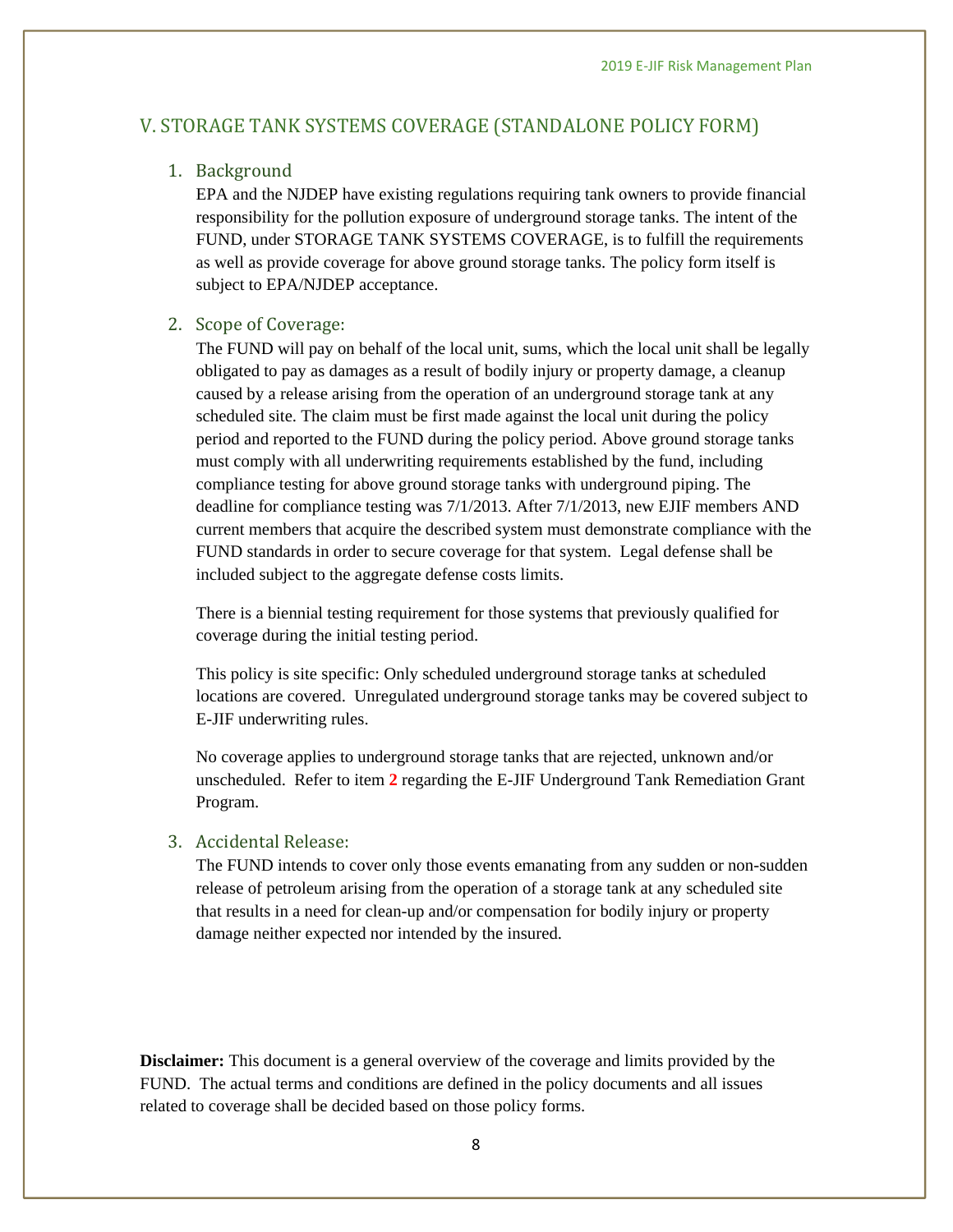- 4. Exclusions: (Partial Listing Refer to Policy for all Exclusions) The coverage does not apply to:
	- a) Any claim arising from any knowingly unlawful, dishonest, fraudulent, criminal, malicious or wrongful act or omission committed by or at the direction of any supervisor, department head, elected or appointed official of the local unit.
	- b) Any claim with respect to which the local unit was aware of non- compliance with any applicable statute, regulation, instruction or court order relating to the petroleum tanks.
	- c) Any claim arising from any accidental release at any place other than scheduled sites.
	- d) The cost of installation, replacement or repair of any storage tank or any other receptacle including the cost of excavation or backfilling, piping and valves, all leak detection systems and all containment systems and all monitoring systems.
	- e) Any routine maintenance, measurement or testing expense which is not occasioned by a pollution event.
	- f) Any fines, exemplary or punitive damages, statutory or other penalties, trebled or other multiple damages.
	- g) Any unregulated tanks that exceed the 20 year age limit as of January 1, 2014.\

#### 5. Limit of Liability:

- \$ 1,000,000 each incident -THIRD PARTY LIABILITY
- \$ 1,000,000 each corrective action -ONSITE CLEANUP COSTS
- \$ 1,000,000 Aggregate Limit
- \$ 100,000 Aggregate Defense Limit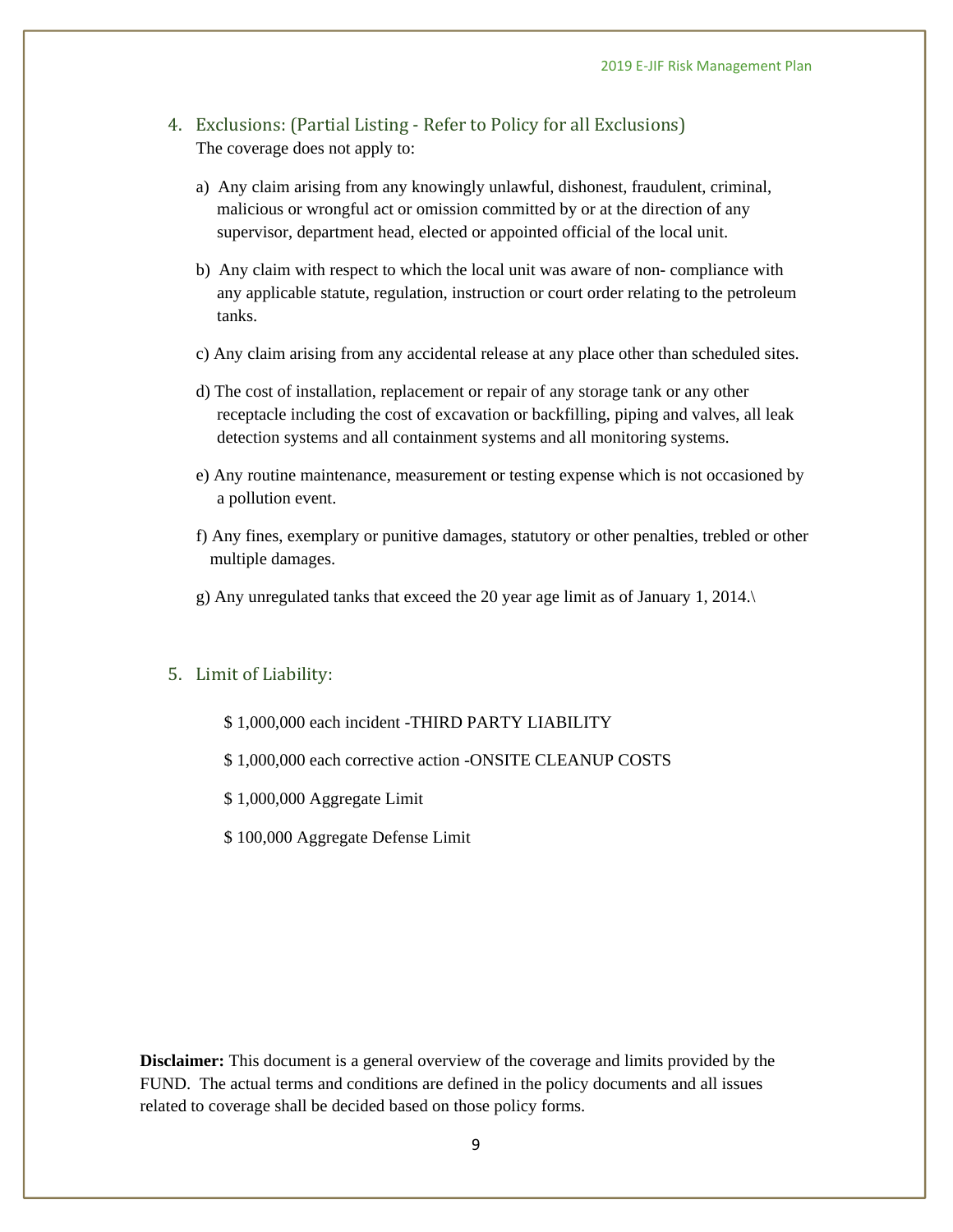## **2. E‐JIF UNDERGROUND STORAGE TANK GRANT REMEDIATION PROGRAM**

The E-JIF may make available a grant up to a maximum of \$10,000 per impaired location for unknown/undisclosed underground storage tanks in order to reimburse local units for incurred remediation costs. Regarding new property acquisitions, the formal request for this grant must demonstrate proper due diligence having been performed prior to the acquisition of a location. The local unit must not have had prior knowledge or notification of the existence of the subject underground storage tank(s) on any location.

The local unit is subject to a maximum of three grant applications regardless of the period of the local fund's E-JIF membership.

## **3. RISK RETAINED BY THE FUND**

The Fund has contracted with an Insurer to provide an excess of loss agreement. The intention is to provide aggregate budget protection. The limits afforded are \$9,000,000 **aggregate limit** per year that attaches after retention of \$3,000,000.

## **4. AMOUNT OF RESERVE TO BE ESTABLISHED**

A dollar reserve is established by the FUND as to its potential exposure on a given claim based on the severity of the damages adjusted by the limits of legal liability.

All elements of the liability claim investigation are considered in establishing a reserve after the FUND is notified of its potential exposure. While conditions may change as further information becomes available, "stair stepping" or frequent changes in reserves is to be avoided.

Claim reserves are subject to regular review by the FUND's Executive Director/Administrator, Attorney, Underwriting Managers, Fund Engineer, Fund Commissioners/Executive Committee and Claims Servicing Company Reserves on large or unusual claims are also subject to review by the claims departments of the commercial insurance companies or reinsurance companies providing excess coverage to the FUND (if any).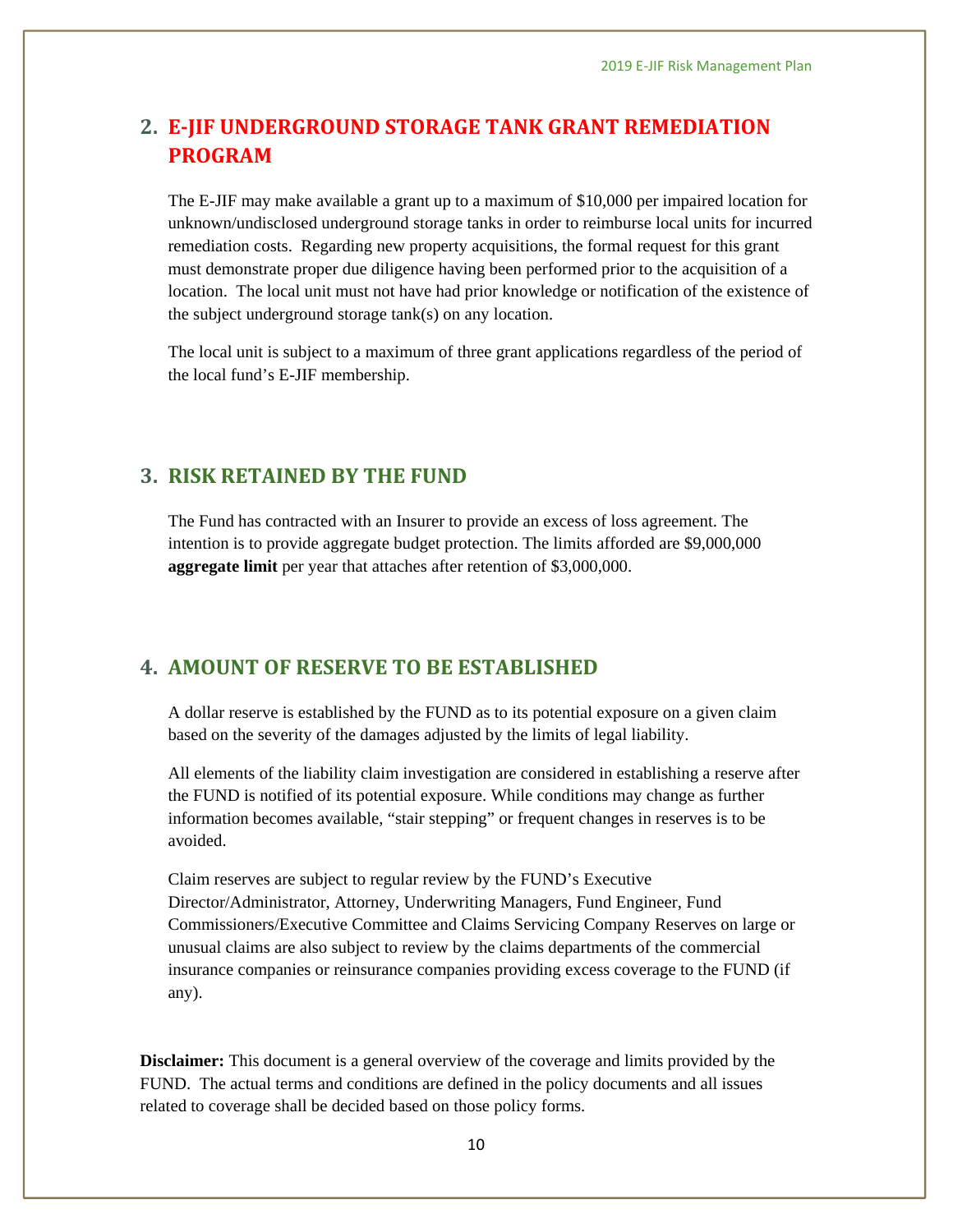## **5. ASSESSMENTS**

#### A. Budget Preparation:

- 1. In or before September of each year, the FUND shall prepare the budget for the upcoming calendar year. The budget shall identify the proposed items and amounts of expenditure for its operations, including an acquisition cost not to exceed six percent (6%), the anticipated amounts and sources of assessments and other income to be received during the calendar year and the status of the self-insurance or loss retention accounts.
- 2. The budget shall be reviewed by an Actuary who shall comment on its adequacy and shall recommend changes, as appropriate.

#### B. Budget Adoption:

- 1. Not later than November of each year, the Fund Commissioners/Executive Committee shall adopt by majority vote, the budget for the FUND's operations for the coming calendar year.
- 2. A copy of the FUND's proposed budget as changed to reflect the actuary report shall be sent to each participant at least two (2) weeks prior to the time scheduled for its adoption. No budget or amendment shall be adopted until a hearing has been held giving all participating local units the opportunity to present comments or objections.
- 3. An adopted budget may be amended by majority vote of Fund Commissioners/Executive Committee after giving the participants two (2) weeks advance written notice and conducting a hearing on the proposed amendment.
- 4. A copy of the adopted budget and any amendment shall be filed within thirty (30) days of its adoption with the governing body of each participating local unit, the Commissioner of Insurance and the Commissioner of the Department of Community Affairs.

## C. Annual Assessment:

- 1. The annual assessment of each participant shall be its pro rata share of the budget for the upcoming year for each line of coverage as computed by the actuary.
- 2. The calculation of pro rata shares shall be based on each participant's composite premium by fund year for that line of coverage.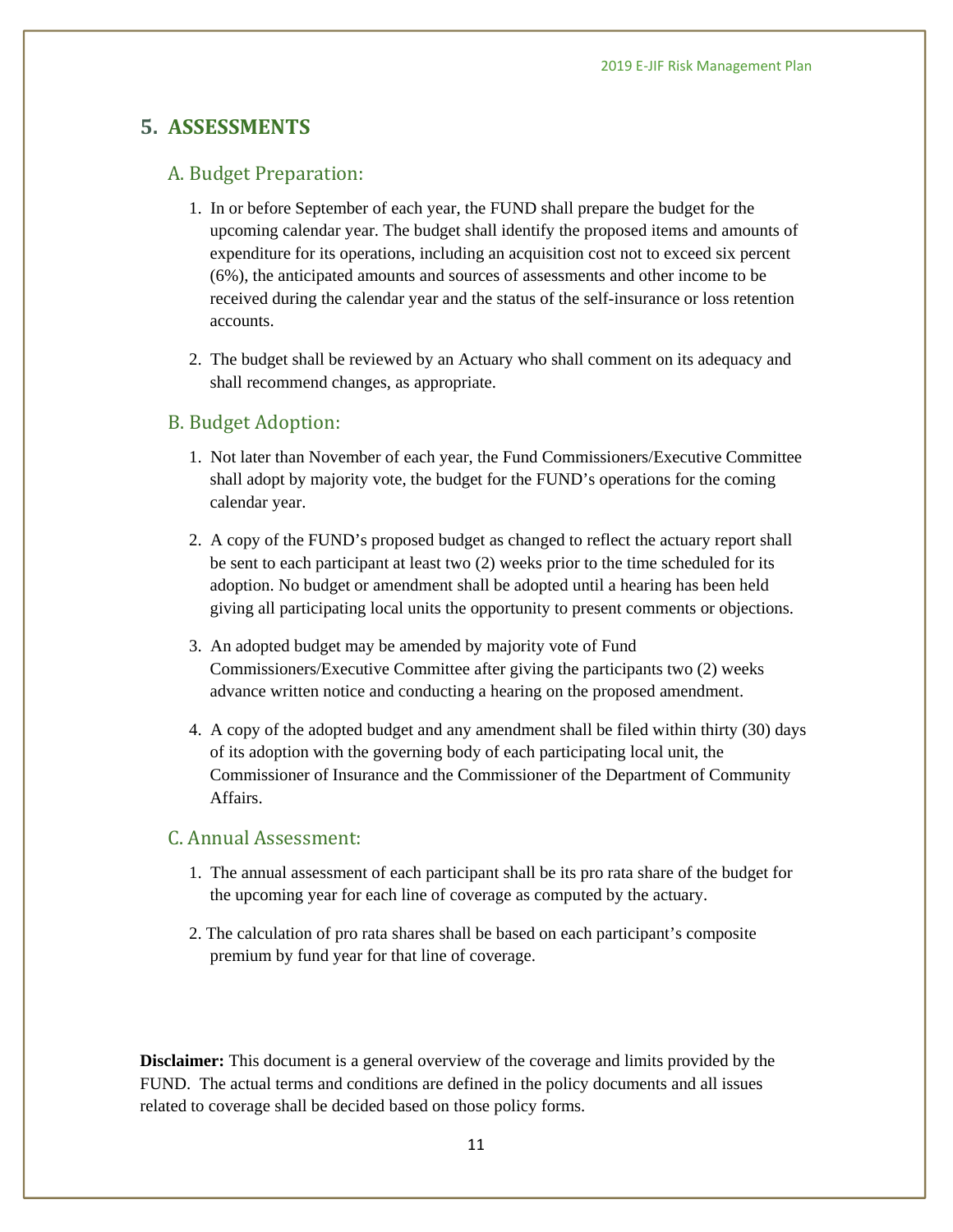- 3. The total amount of each participant's annual assessment shall be certified by a majority vote of the Fund Commissioners/Executive Committee to the governing body of each participant at least one month prior to the beginning of the next calendar year.
- 4. The annual assessment shall be paid to the FUND in two (2) installments, to be determined by the Fund Commissioners/Executive Committee, which shall conform with N.J.A.C. 12:15-2.15(a).
- 5. The Treasurer shall deposit each participant's assessment into the appropriate accounts, including the administrative account, the claim or loss retention trust fund accounts, or any other account as permitted by law.
- 6. If a participant becomes a member of the FUND or elects to participate in a line of coverage after the start of the fund year, such participant's assessments and supplemental assessments shall be reduced in proportion to that part of the year which has elapsed.

## D. Supplemental Assessments:

- 1. The Fund Commissioners/Executive Committee shall, by majority vote, levy upon the participants additional assessments wherever needed or so ordered by the Commissioner of Insurance to supplement the FUND's claim, loss retention or administrative accounts to assure the payment of the FUND's obligations.
	- a) All supplemental assessments shall be charged to the participants by applicable fund year and shall be apportioned by that year's earned assessments for that line of coverage.
	- b) All participants shall be given thirty (30) days advance written notice of the FUND's intention to charge an additional assessment, and the FUND shall conduct a hearing before adopting the supplemental assessment.
	- c) Participants shall have thirty (30) days to pay the FUND from the date any supplemental assessment is adopted.
- 2. The FUND shall submit to the Commissioner of Insurance and the Commissioner of Community Affairs a report of the causes of the FUND's insufficiency, the assessments necessary to replenish it and the steps taken to prevent a reoccurrence of such circumstances.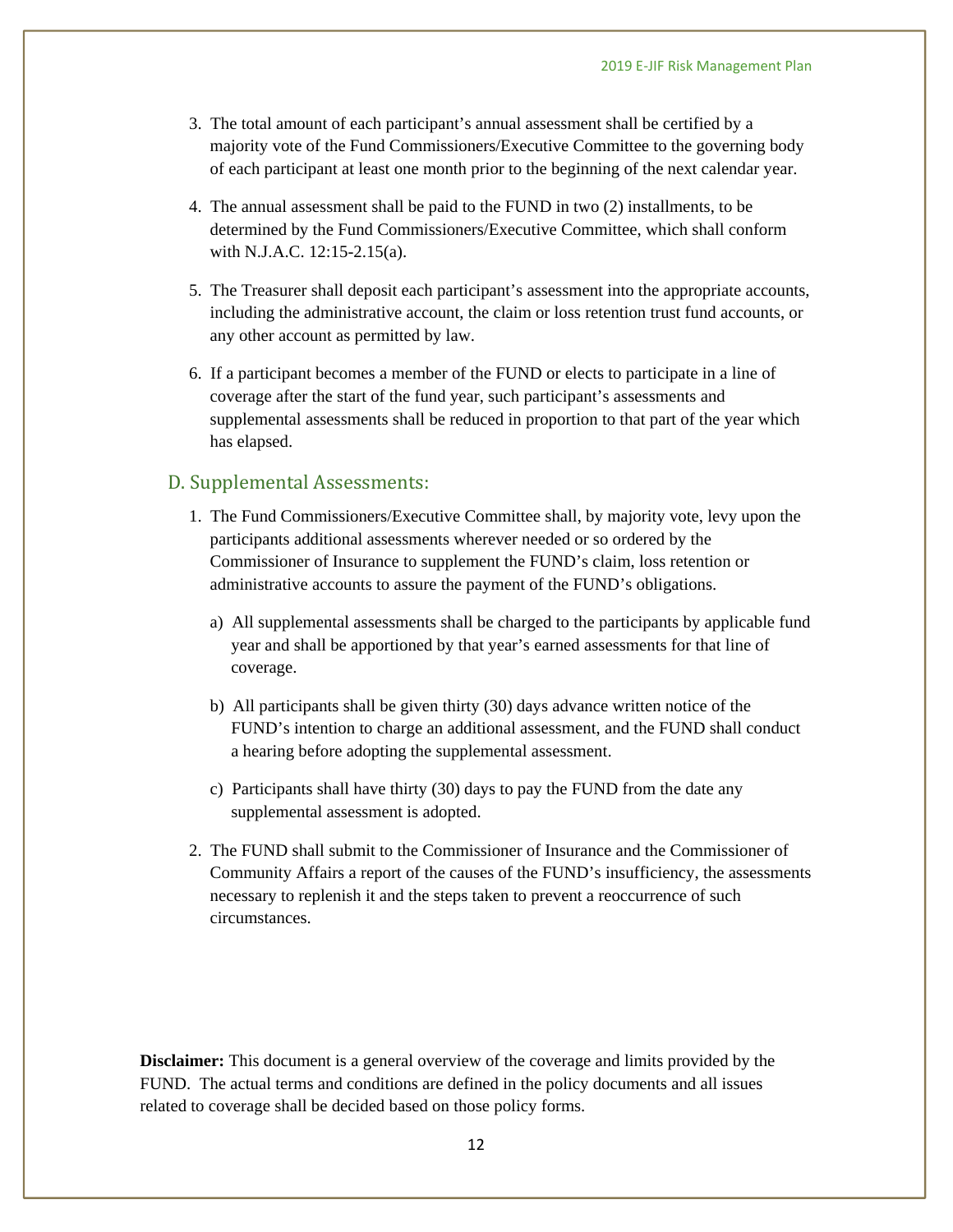#### E. Failure or Refusal to Provide Required Assessments:

Should any member fail or refuse to pay its assessments or supplemental assessments, or should the FUND fail to assess funds required to meet its obligations, the Chairperson, or in the event by his or her failure to do so, the custodian of the FUND's assets, shall notify the Commissioner of Insurance and the Commissioner of Community Affairs. Past due assessments shall bear interest at the rate of interest to be established annually by the Fund Commissioners/Executive Committee.

## F. Insolvency and/or Bankruptcy of Fund Members

The insolvency or bankruptcy of a participant does not release the FUND, or any other member, of joint and several liability for the payment of any claim or liability incurred by the member during the period of its membership, including, but not limited to, being subject to and liable for supplemental assessments.

## **6. LOSS ADJUSTMENT PROCEDURES**

The FUND will be presented with various claims against the coverage provided to the participating public entities. These claims can be large or small, justified or frivolous. The primary function of the Fund Attorney and Claims Servicing Company will be to investigate each claim for the FUND and make a determination as to the validity, scope and value of the claim.

While the flavor of the investigation will differ per line of coverage, there are basic factors which are common to all liability claim investigations. The following factors will be addressed by the Claims Servicing Company when handling a liability claim:

#### A. Coverage:

The first step in claim investigation is the verification of coverage.

#### B. Facts:

A complete and thorough knowledge of the accident or occurrence will be the criteria on which liability is determined.

#### C. Liability:

Is there validity to the claim? Careful consideration must be given to this question. An analysis of the facts and applicable laws will determine the negligence factor.